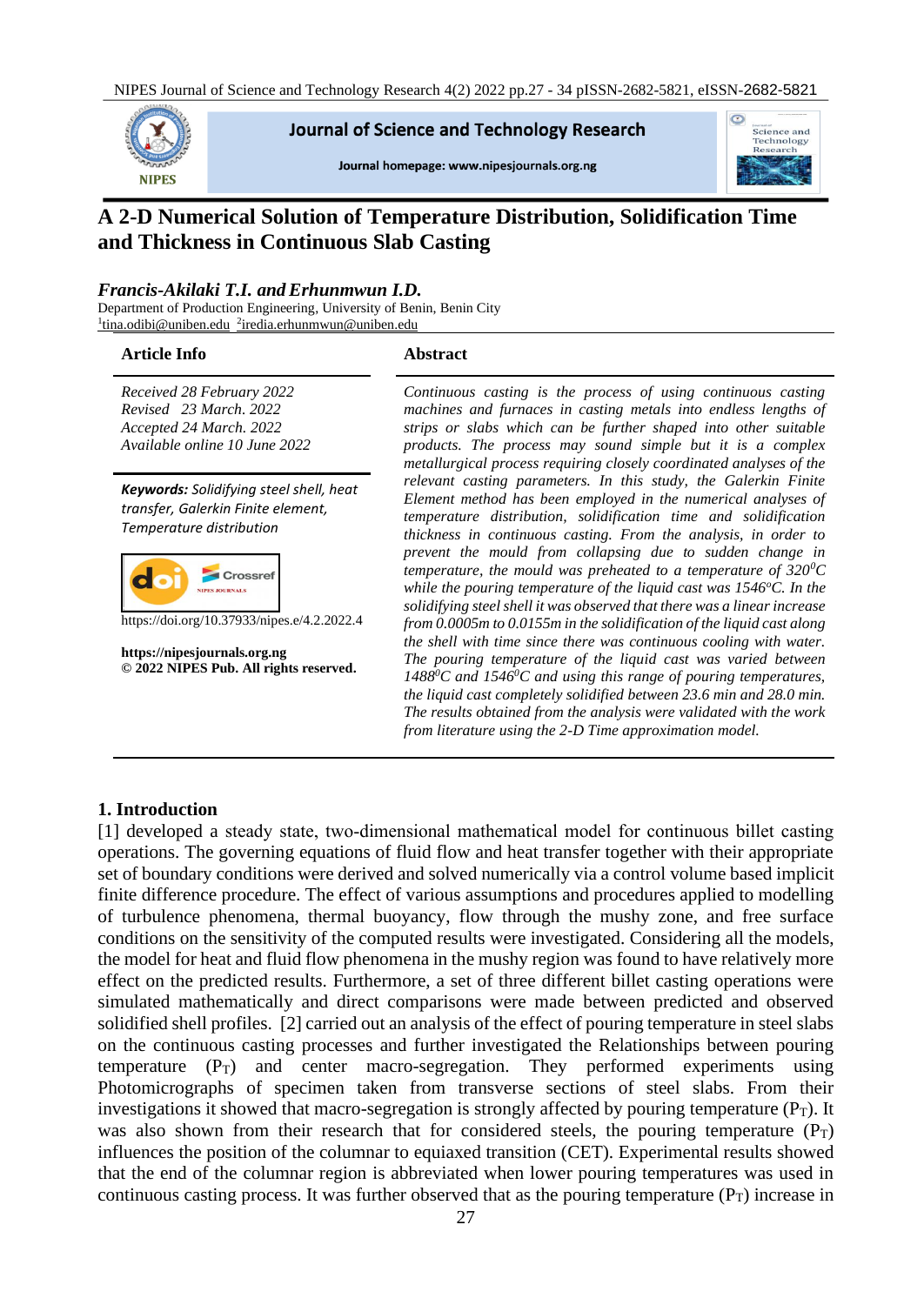continuous casting process, the secondary dendritic arm spacing  $(\lambda_2)$  increase, i.e., the dendritic morphology became coarsen.

In 2011 [3] presented a mathematical and numerical simulation model of the growth of the solid metal phase within a continuous cast slab. They obtained velocity fields by solving the momentum equations and the continuity equations; furthermore, the thermal fields were calculated using the conduction equation with the convection term. They took into consideration the changes of thermophysical parameters which depend on the temperature and the solid phase volume fractions in the mushy zone. This formulation of the problem is called a complex model in contrast to the simplified model in which the conduction equation is solved only. The problem was solved by the finite element method. A numerical simulation of the cast slab solidification process was made for different cases of continuous casting mould pouring by molten metal. The influences of cases of the continuous casting mould pouring on the velocity fields in liquid phase and the solid phase growth kinetics of the cast slab were estimated.

[4] stipulated a heat transfer and solidification model which described the continuous casting of steel slabs. The model was established on the basis of the technical conditions of the slab caster in the continuous casting unit of Mobarakeh steel company in Iran. They used the finite-volume method solve the governing equation which involves a two dimensional (2-D) transient equation. The boundary conditions of the mould, water spray cooling and air cooling regions were defined. The mathematical model was used to predict the shell thickness temperature distribution in the mould and shell, and the interfacial gap between shell and mould.

[5] in his work investigated the influence of steel grade, mould powder and casting conditions on process stability by including heat and mass transfer through liquid steel, slag film layers and solidifying shell. The research addressed the application of a numerical model capable of coupling the fluid flow, heat transfer and solidification developed by Swerea MEFOS; based on the commercial CFD code FLUENT v12. The Volume of Fluid (VOF) method, which is an interface tracking techniques was used in the analysis, Pooria went further to describe the implementation of the model to analyse several steel and mould powder combinations which led to detection of a combination suffering from quality problems. The results obtained from the analysis showed the importance of steel pouring temperature, mould powder break temperature and also solidification range on the lubrication efficiency and shell formation.

The solidification rate constant substantially depends on three factors; the dimensions of the cast strand cross-section, the temperature of steel superheating over the liquidus temperature, and the chemical composition of the steel cast and the cooling intensity [6]. [7] presented a value for the solidification rate constant for low carbon steel to be 23.4 mm/min $^{0.5}$ .

This research sort to look at the temperature distribution, the solidification time and thickness in the various zones using the Galerkin Finite Element method on Grade 1 steel (Low carbon steel which contains 0.16% of carbon and some other elements) which will significantly increase the accuracy of the results obtained in continuous casting using the transient state of the heat conduction equation.

## **2.0 Methodology**

In the development of the weak form, it is assumed that the domain is rectangular and we develop the finite element equation of Equation (1) over the domain.

Using the heat transfer equation with necessary boundary conditions for a 2-D  $x - y$  plane we have [8]:

$$
C\rho \frac{\partial T}{\partial t} = \frac{\partial}{\partial x} \left( k_x \frac{\partial T}{\partial x} \right) + \frac{\partial}{\partial y} \left( k_y \frac{\partial T}{\partial y} \right)
$$
(1)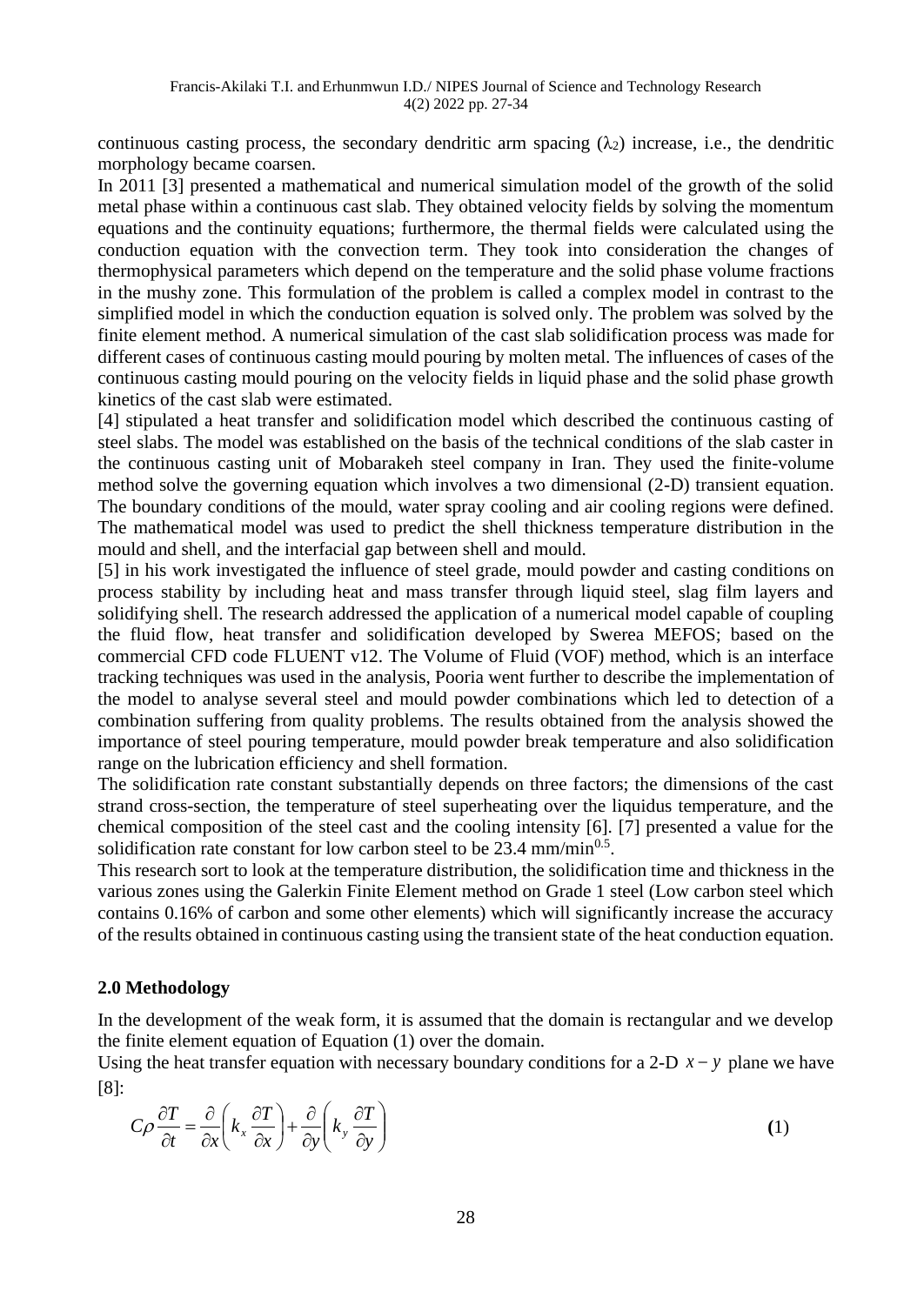Where  $k_x$  and  $k_y$  are the thermal conductivity coefficient in the x and y directions, respectively

Equation (1) is weaken by introducing a weight function *W* which is shown in Equation (2) known as the weak form.

as the weak form.  
\n
$$
0 = -C\rho \int_{A} W \frac{\partial T}{\partial t} dA - k \left( W \frac{\partial T}{\partial x} \Big|_{A} + W \frac{\partial T}{\partial y} \Big|_{A} \right) + k \int_{A} \left( \frac{\partial W}{\partial x} \frac{\partial T}{\partial x} + \frac{\partial W}{\partial y} \frac{\partial T}{\partial y} \right) dA
$$
\n(2)

The weak form requires that the approximation chosen for *T* be at least linear in both the x and y direction so that there are no terms in it that are identically zero. Since the primary variable is simply the function itself, the Lagrange family of interpolation function is admissible [9].

Let 
$$
q = \left( W \frac{\partial T}{\partial x} \Big|_A + W \frac{\partial T}{\partial y} \Big|_A \right)
$$
 and  
\n
$$
W = \psi_i^e(x, y) \text{ And } T = \sum_{i=1}^{n} T_j^e \psi_j(x, y)
$$
\n(4)

The interpolation function is introduced into the weak form to enable us derive the finite element model for the 2-D analysis. Following the Garlerkin finite element method procedures the finite element based model equation (1) is simplified to Equation (5) referred to as the developed finite element based model [8] for the 2-D heat transfer equation in continuous slab casting.

$$
k[K^e][T_j] + C\rho[M^e][\dot{T}_j] = kq
$$
\n(5)

$$
\left[K^{e}\right] = \int_{x_{1}y_{1}}^{x_{2}y_{2}} \left(\frac{\partial \psi_{i}^{e}}{\partial x} + \frac{\partial \psi_{i}}{\partial x} + \frac{\partial \psi_{i}^{e}}{\partial y} \frac{\partial \psi_{j}}{\partial y}\right) dxdy
$$
\n(6)

$$
\left[M^e\right] = \int_{x_1}^{x_2} \int_{y_1}^{y_2} \psi_j^e dx dy \tag{7}
$$

 $|K^e|$  is the thermal conductivity matrix and  $|M^e|$  is the enthalpy matrix

The Langrange interpolation function for a quadratic element used in the analysis is shown in Equations (8) to Equation (11).

$$
\psi_1 = \left(1 - \frac{x}{X}\right)\left(1 - \frac{y}{Y}\right) \tag{8}
$$

$$
\psi_2 = \frac{x}{X} \left( 1 - \frac{y}{Y} \right) \tag{9}
$$

$$
\psi_3 = \frac{x}{X} \frac{y}{Y} \tag{10}
$$

$$
\psi_4 = \frac{y}{Y} \left( 1 - \frac{x}{X} \right) \tag{11}
$$

Time approximation equation for conductive heat transfer model is derived by solving the finite element based model using the  $\alpha$  family of interpolation in which a weighted average of the time derivative of dependent variable is approximated to two consecutive time steps by linear interpolation of values of the variables [10]. Crank Nicholson Scheme was used where the  $\alpha$  value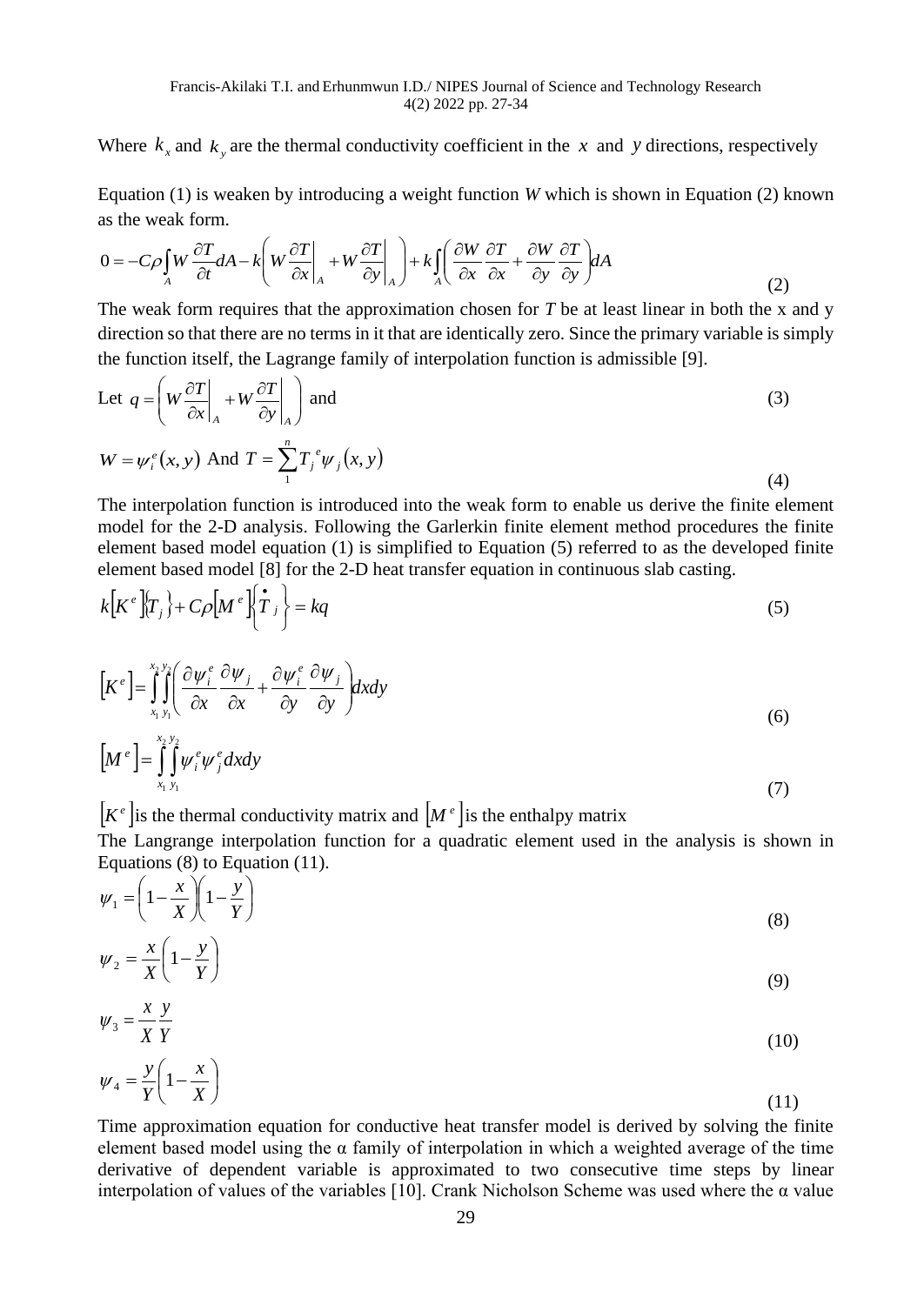is 0.5 [8]. Equation (12) is obtained and known as the time approximation function for the 2-D heat transfer in continuous casting.

$$
\left\{T_{j}\right\}_{1} = \left[C\rho\left[M_{ij}^{e}\right] + k\frac{\Delta t_{1}}{2}\left[K_{ij}^{e}\right]\right]^{-1}\left[C\rho\left[\left[M_{ij}^{e}\right] - k\frac{\Delta t_{1}}{2}\left[K_{ij}^{e}\right]\right]\left\{T_{j}\right\}_{0} + \frac{\Delta t_{s+1}}{2}\left\{q_{i}^{e}\right\}_{s+1}\right] \tag{12}
$$

### **3.0 Results and discussion**

The design parameters, the boundary conditions, the values of the thermal conductivity matrix, and values of the enthalpy matrix were computed into the time approximation Equations for the 2-D analysis which generates the temperature distribution in the continuous casting process. Table 1 shows the thermo physical properties of Grade 1 steel (0.16% carbon)



## **Table 1: Thermo physical properties of casting material**

**Figure 1: Secondary cooling of the various zones** 

Figure 1 shows the various zones analyzed in the continuous casting process, the temperature distribution and solidification thickness and time was determined using the Fourier heat transfer equation applying the necessary boundary conditions for the various zones from zone 1 to zone 7. Table 2 shows the design parameters of the copper mould used in the analysis.

|  |  |  | Table 2: Design and operating parameters used in analysis of the Mould [4] |
|--|--|--|----------------------------------------------------------------------------|
|  |  |  |                                                                            |

| Preheat Temperature (°C)                                       | 320         |
|----------------------------------------------------------------|-------------|
| Mould plate thickness (m x m)                                  | 0.043x0.030 |
| Mould length (m)                                               | 0.704       |
| Working Mould length (m)                                       | 0.659       |
| Mould Copper plate width (m x m)                               | 2.220x0.215 |
| Mould Conductivity $k_{\text{mould}}(W/mK)$                    | 315         |
| Scale thickness on the surface of mould cold surface (m)       | 0.00001     |
| Mould Powder Conductivity $k_{slag}$ (W/mK)                    | 1.27        |
| Mould powder density $\rho_{\text{slag}}(kg/m^3)$              | 0.650       |
| Mould Powder Consumption rate M <sub>slag</sub> (kg/ton steel) | 0.8         |
| Copper Mould melting point $({}^{\circ}C)$                     | 1084        |

Using Equation (12) the heat flow in the solidifying shell was analysed, this is so because there is bound to be cooling in the x-y direction (2-D) [11], since the 1-D state cannot be used effectively to analyse this region. Figure 2 shows the variation of growth of the solid shell thickness on the ingot.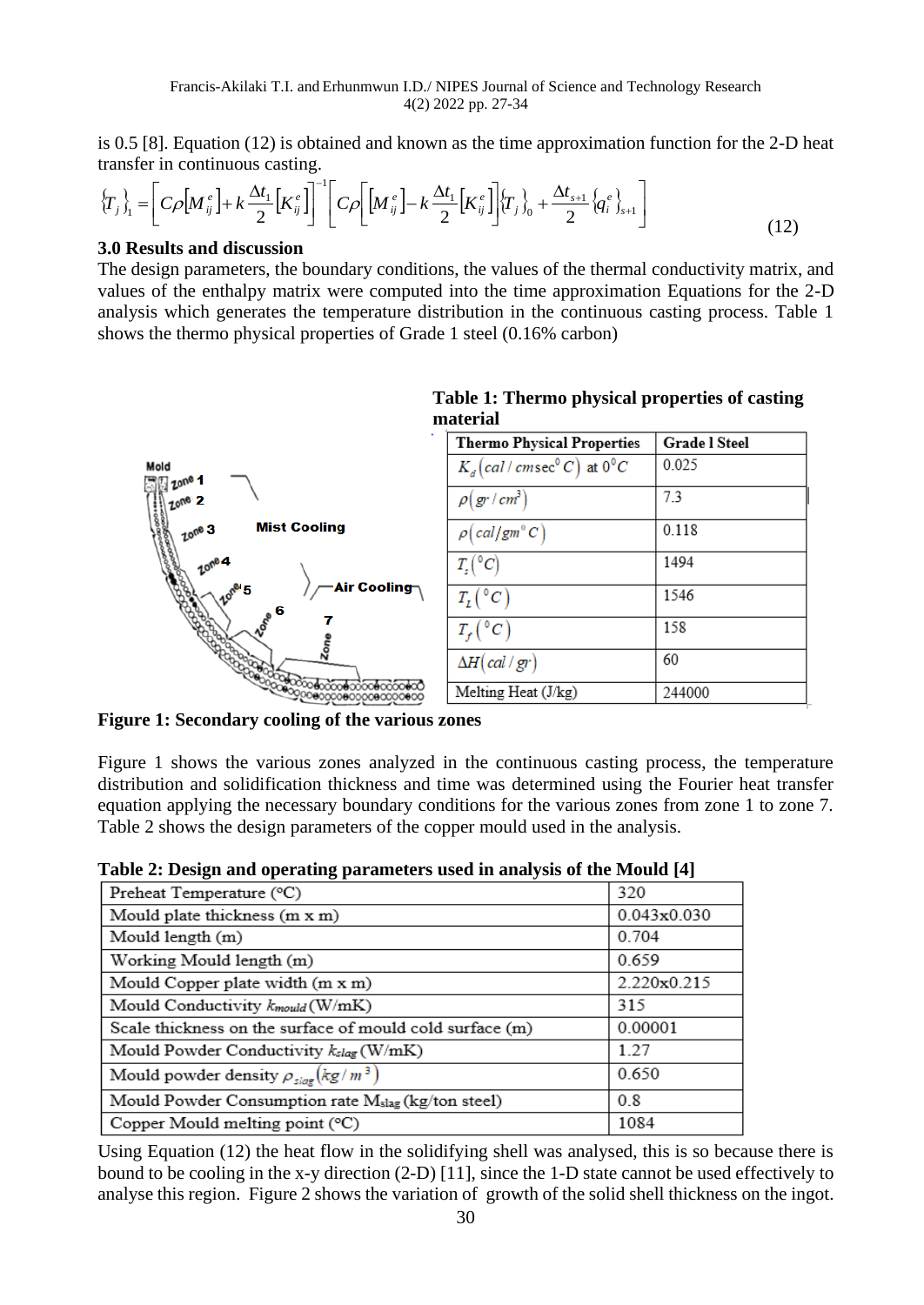It further shows that there is a linear increase of 0.0005m to 0.0155m in the solidification of the liquid cast along the shell with time since there is continuous cooling with water.



 **Figure 2: A graph of shell thickness with time (This work)**

Figure 3 shows a graph of solidification time against pouring temperature. It was observed that the time for complete solidification increases with increased pouring temperature of molten metal. The pouring temperature was taken between  $1488.234^{\circ}$ C and  $1546^{\circ}$ C. The variation of solidification time as a function of initial pouring temperature given that the mould was preheated to a temperature of 320  $^{\circ}$ C. In Figure 3, using the range of pouring temperatures, the liquid cast completely solidifies between 23.6 min and 28 min.



**Figure 3: A graph of Solidification time against Pouring Temperature**

# **3.1 Analysing the various zones**

Using the parameters presented in Table 2 and the 2-D heat transfer equation, the Temperature distribution was analysed for the various zones in the continuous casting set up. For the purpose of presentation, the zone immediately after the mould is zone 2 and the temperature distribution is shown using the contour plot and surface plot in Figure 4 and Figure 5 respectively.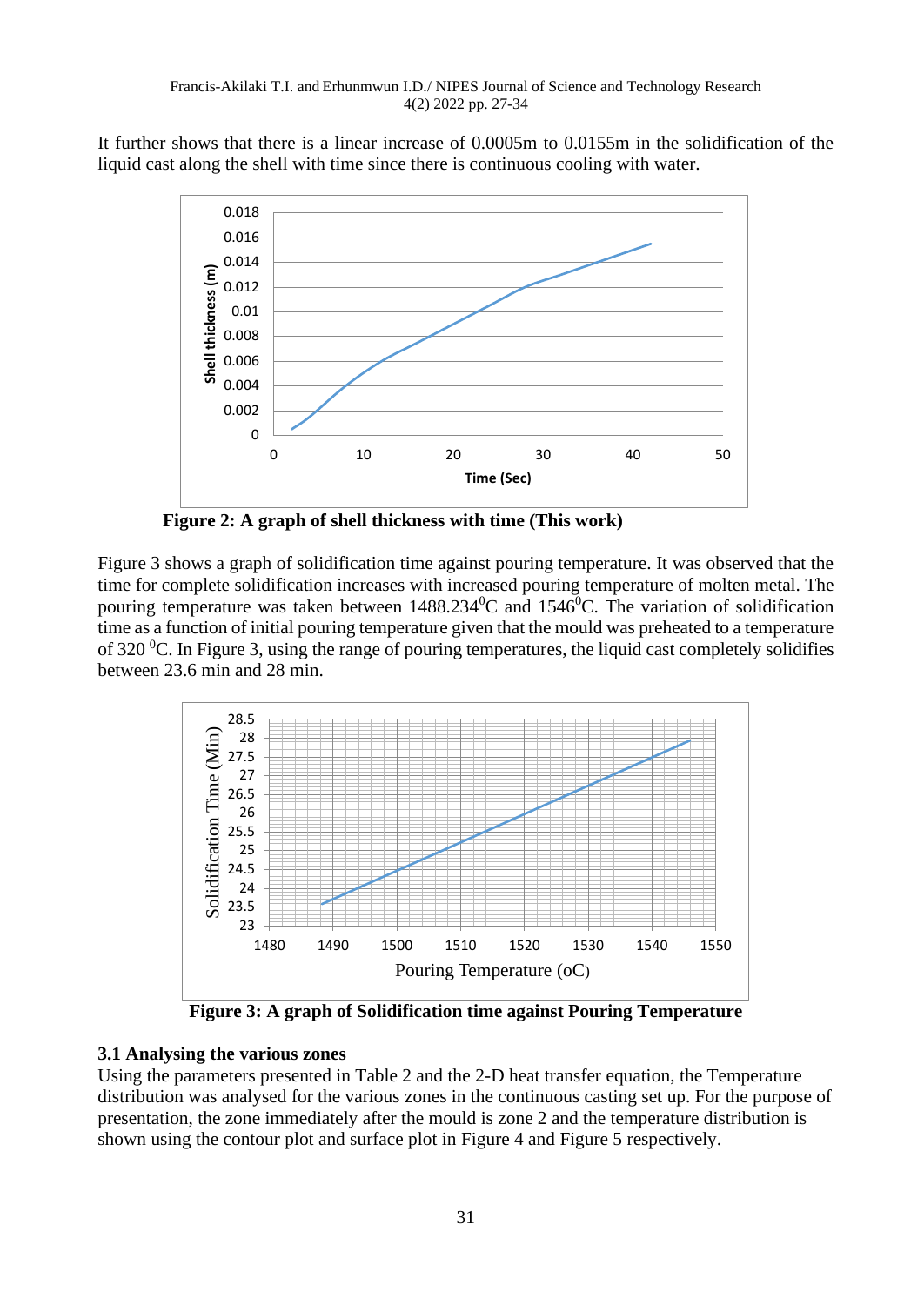Francis-Akilaki T.I. and Erhunmwun I.D./ NIPES Journal of Science and Technology Research 4(2) 2022 pp. 27-34



**Figure 4: Prediction of temperature distribution of the molten metal in zone 2**



**Figure 5: Temperature distribution of the cast metal in zone 2 using surface plot**

The initial condition of the zone shows that there is flow of temperature into the shell. Furthermore, Figures 4 and Figure 5 show the contour plot and surface plot respectively. From the Figure 4, the temperature can be predicted as the molten metal flows. It further explains that at a reduced width of 1m to 2.2m there is a steady drop of temperature from  $1509.9874^{\circ}$ C to  $1509.9764^{\circ}$ C and that can be seen clearly from the surface plot, Figure 5.

The yellow patches show the region of high temperature which around the boundary of the shell is  $1509.99^{\circ}$ C and down to the blue patches of lower temperature. At a depth of about 2.5m the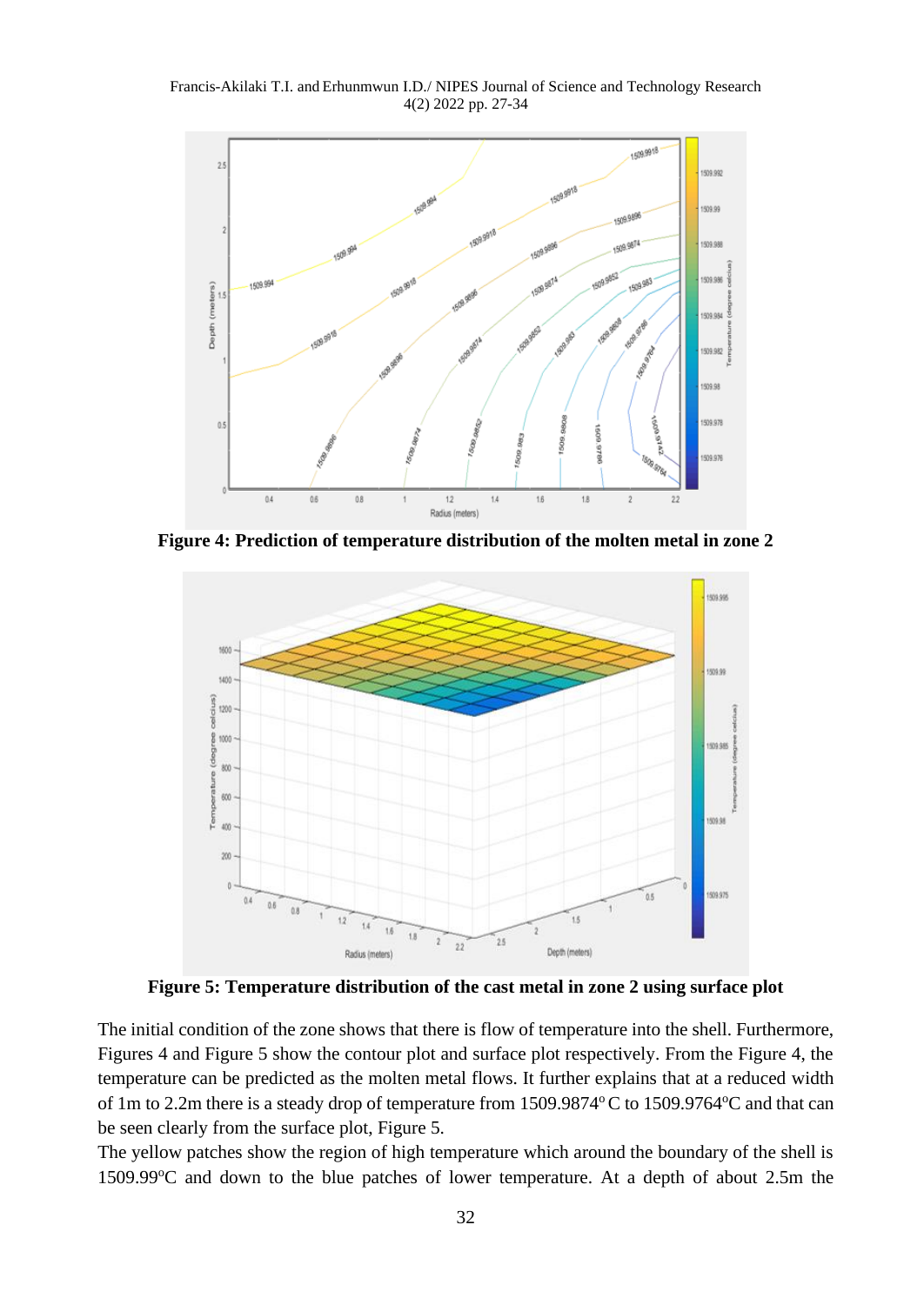temperature has lost some heat, hence other predictions can be made around the solidifying steel shell.

Figure 6 shows the relationship of temperatures of the respective zones and the zone lengths in meters (26.832m). The graph shows a linear decrease of temperatures of  $1546^{\circ}$ C to  $1488.234^{\circ}$ C from the mould down to the solidifying steel shell. There is a sharp change in temperature from 1509.987<sup>o</sup>C to1499.75<sup>o</sup>C at a distance of 6.557m due to increase in heat loss. Figure 6 further shows the temperature distribution along the entire set up from the mould to the steel solidifying shell.



**Figure 6: A graph of zone temperatures against zone lengths**

To validate the result from this analysis, we compare the results obtained with the results from [4]. To further validate the result obtained from this paper using the Galerkin Finite Element Method, the problem was also solved using the Exact Differential Equation Method. The result obtained is as shown in Figure 7 for the cast region. The figure 7 shows the variation of growth of the solid shell thickness on the ingot for the grade 1 steel of 0.16% C. it is obvious that the results from this work have a very good relationship with that obtained in literature [4]. This comparison was made using the same pouring temperature of  $1546^{\circ}$ C and the mould preheat temperature to be  $320^{\circ}$ C.



**Figure 7: A graph showing result from this work, Exact Differential Equation Method and [4] in the metal cast region**